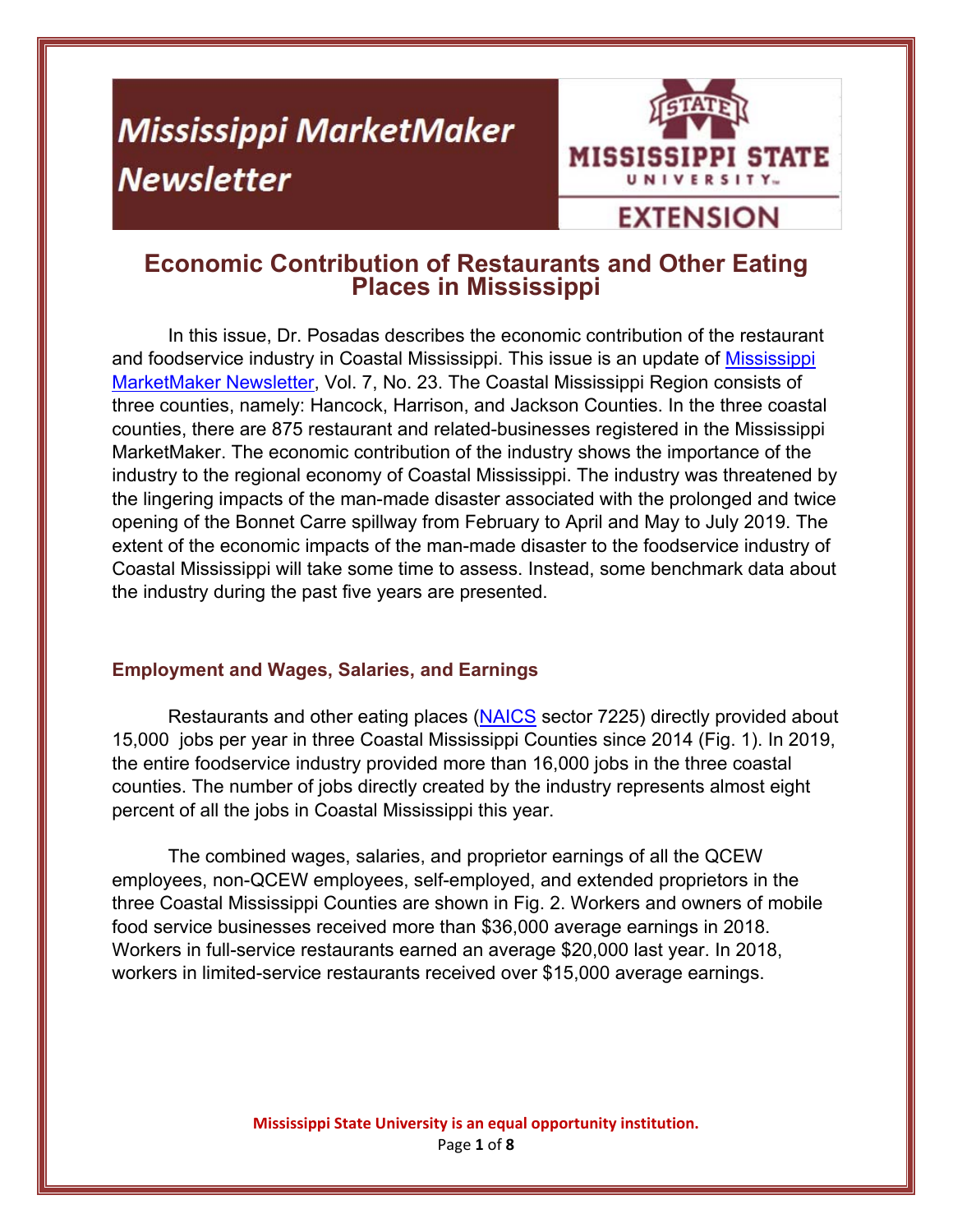

Figure 1. Annual Employment of QCEW Employees, Non-QCEW Employees, Self-Employed, and Extended Proprietors**.** U.S. Bureau of Labor Statistics, Quarterly Census of Employment and Wages (**EMSI**, 2019).



Figure 2. Average Earnings of QCEW Employees, Non-QCEW Employees, Self-Employed, and Extended Proprietors**.** U.S. Bureau of Labor Statistics, Quarterly Census of Employment and Wages (**EMSI**, 2019).

> **Mississippi State University is an equal opportunity institution.** Page **2** of **8**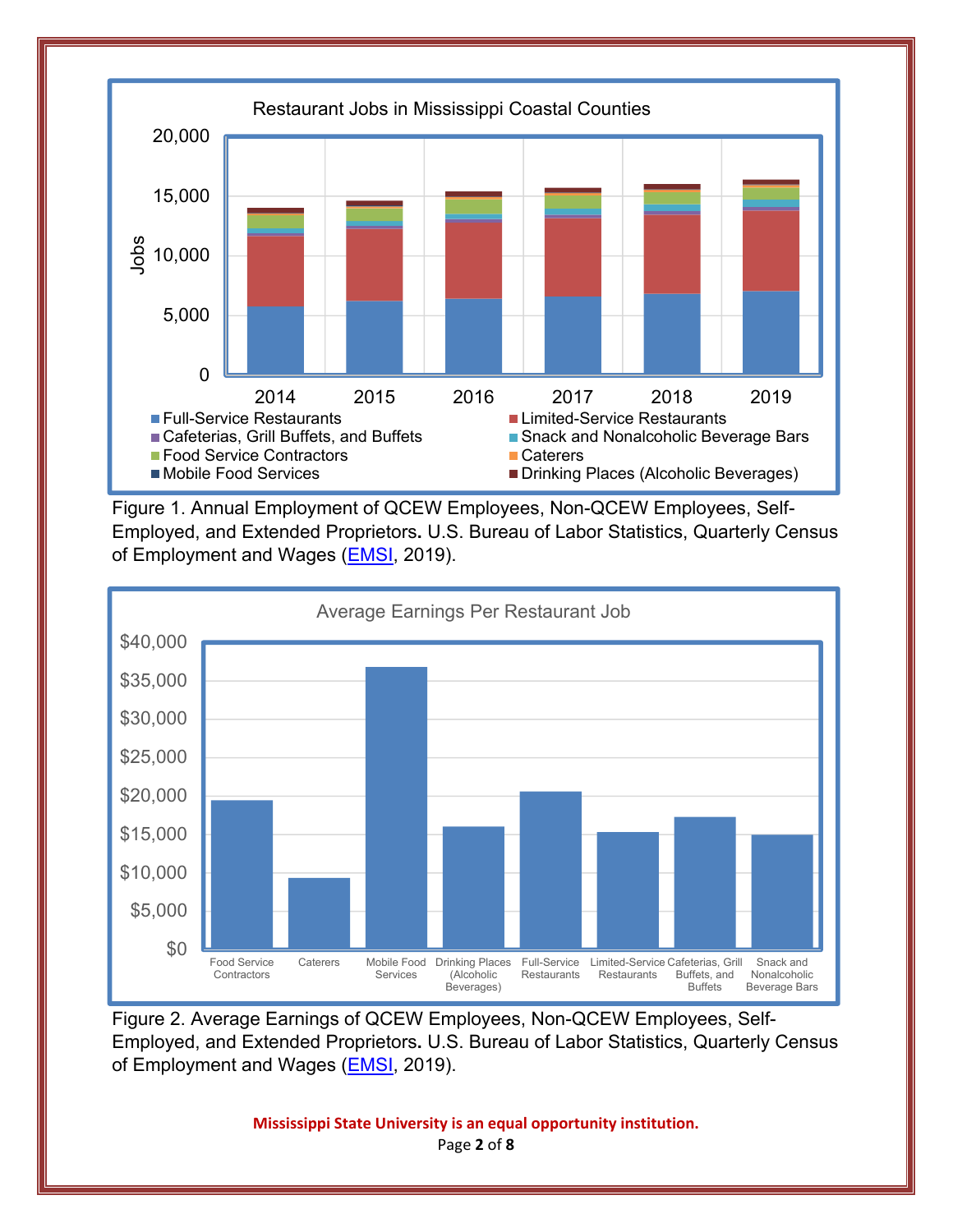#### **Distribution of Workers by Gender**

The 2018 industrial overview released by **EMSI** (2019) showed that among workers and owners in the three Coastal Mississippi Counties, 44 percent were male (Fig. 3). About 56 percent of the workers and owners were female.

| <b>Socio-Demographic Characteristics of Workers and Owners of Restaurants</b> |                            |              |  |
|-------------------------------------------------------------------------------|----------------------------|--------------|--|
| <b>Industry Gender Breakdown</b>                                              | <b>Coastal Mississippi</b> |              |  |
| <b>Gender</b>                                                                 | <b>2018 Jobs</b>           | 2018 Percent |  |
| <b>Males</b>                                                                  | 7,078                      | 44%          |  |
| Females                                                                       | 8,929                      | 56%          |  |
| Total                                                                         | 16,007                     | 100%         |  |

Figure 3. Distribution of QCEW Employees, Non-QCEW Employees, Self-Employed, and Extended Proprietors by Gender. U.S. Bureau of Labor Statistics, Quarterly Census of Employment and Wages (EMSI, 2019).

#### **Distribution of Workers by Age**

The 2018 industrial overview released by **EMSI** (2019) showed that among workers and owners in the three Coastal Mississippi Counties are relatively young, averaging 33 years old (Fig. 4).

Approximately 10 percent of the workers and owners are 55 years old and above. The 45-55 years old workers and owners added 12 percent of the total. About 17 percent belonged to the 35-44 years old age group. Approximately 62 percent of the workers and owners are below 35 years old.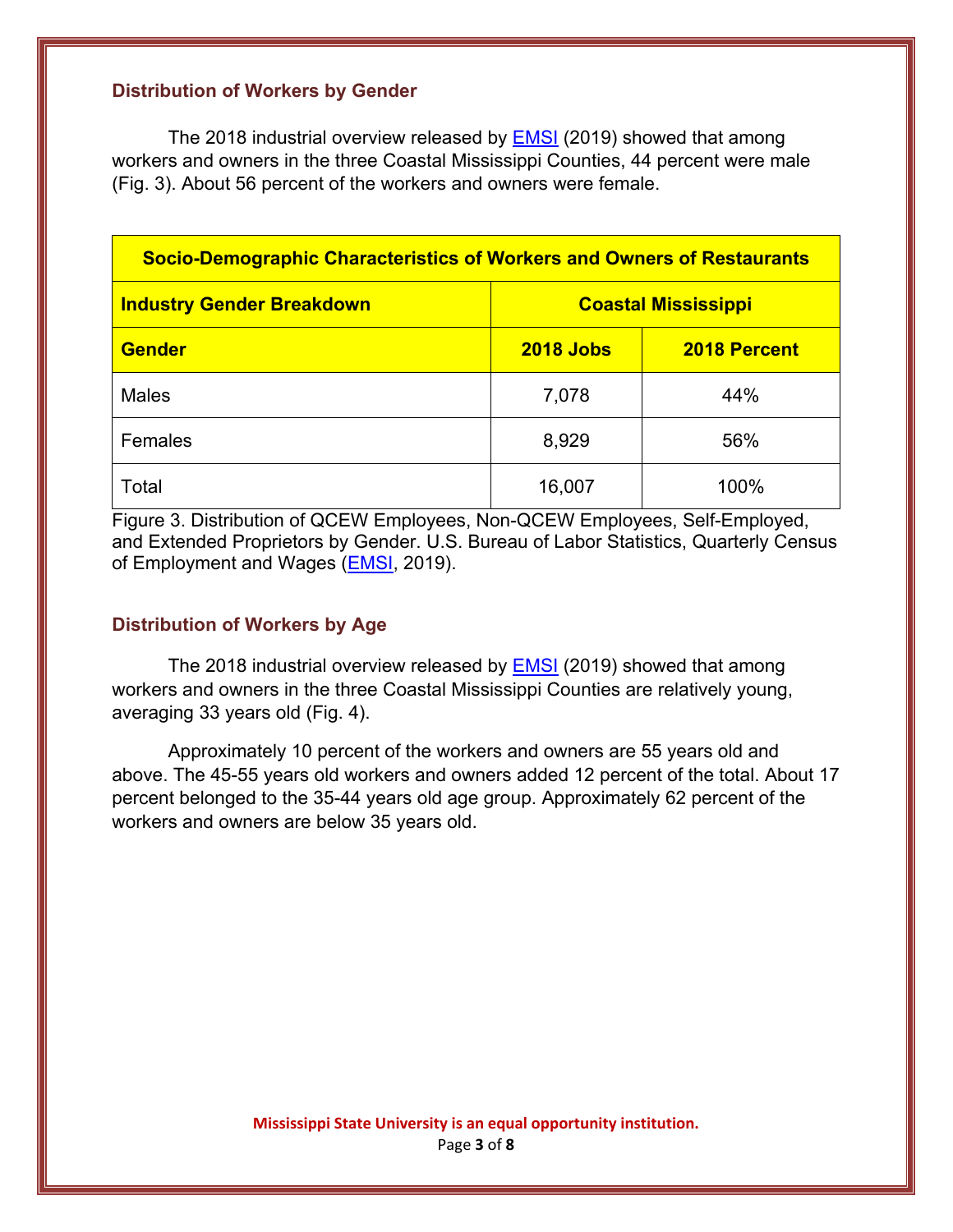| Socio-Demographic Characteristics of Workers and Owners of Restaurants |                            |              |  |
|------------------------------------------------------------------------|----------------------------|--------------|--|
| <b>Industry Age Breakdown</b>                                          | <b>Coastal Mississippi</b> |              |  |
| Age group                                                              | <b>2018 Jobs</b>           | 2018 Percent |  |
| $14 - 18$                                                              | 1,810                      | 11%          |  |
| 19-21                                                                  | 2,163                      | 14%          |  |
| $22 - 24$                                                              | 1,744                      | 11%          |  |
| 25-34                                                                  | 4,093                      | 26%          |  |
| 35-44                                                                  | 2,704                      | 17%          |  |
| 45-54                                                                  | 1,917                      | 12%          |  |
| 55-64                                                                  | 1,131                      | 7%           |  |
| $65+$                                                                  | 447                        | 3%           |  |
| Total                                                                  | 16,009                     | 100%         |  |
| Average Age (yr)                                                       | 33.25                      |              |  |

Figure 4. Distribution of QCEW Employees, Non-QCEW Employees, Self-Employed, and Extended Proprietors by Age Group. U.S. Bureau of Labor Statistics, Quarterly Census of Employment and Wages (EMSI, 2019).

## **Distribution of Workers by Race or Ethnicity**

The newly released industrial overview (EMSI, 2019) also sorted workers and owners by race or ethnicity (Fig. 5). Majority of the workers are Whites (57.9%), followed Black or African American (28.3%), by Hispanic or Latino (6.5%), and Asian (4.5%). The remaining workers and owners are Native American or Alaska Native (0.44%), with two or more races (2.0%), and Native Hawaiian or Other Pacific Islander  $(0.07\%)$ .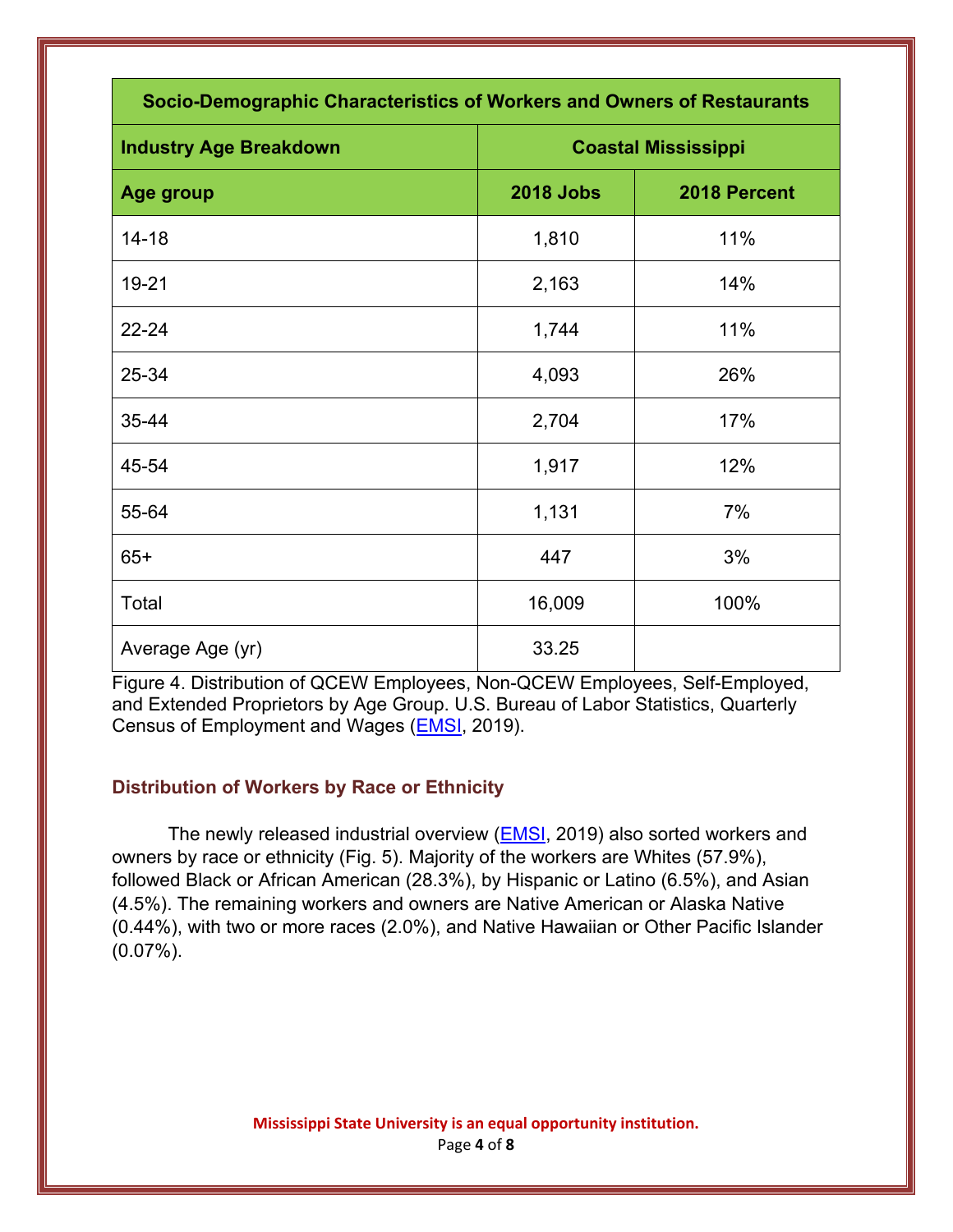| <b>Socio-Demographic Characteristics of Workers and Owners of Restaurants</b> |                            |              |  |  |
|-------------------------------------------------------------------------------|----------------------------|--------------|--|--|
| <b>Industry Race Breakdown</b>                                                | <b>Coastal Mississippi</b> |              |  |  |
| <b>Race/Ethnicity</b>                                                         | <b>2018 Jobs</b>           | 2018 Percent |  |  |
| White                                                                         | 9,271                      | 57.92%       |  |  |
| Hispanic or Latino                                                            | 1,054                      | 6.58%        |  |  |
| <b>Black or African American</b>                                              | 4,544                      | 28.39%       |  |  |
| Asian                                                                         | 735                        | 4.59%        |  |  |
| Two or More Races                                                             | 321                        | 2.01%        |  |  |
| American Indian or Alaska Native                                              | 70                         | 0.44%        |  |  |
| Native Hawaiian or Other Pacific Islander                                     | 12                         | 0.07%        |  |  |
| Total                                                                         | 16,007                     | 100%         |  |  |

Figure 5. Distribution of QCEW Employees, Non-QCEW Employees, Self-Employed, and Extended Proprietors by Race or Ethnicity. U.S. Bureau of Labor Statistics, Quarterly Census of Employment and Wages (EMSI, 2019).

#### **Restaurant Businesses Registered in MarketMaker**

If you need an online database of local restaurants and other eating places, you may use the search tool in Mississippi MarketMaker or other state MarketMaker programs. More than 700,000 restaurant businesses in the United States registered their business profiles in MarketMaker. You can sort the results alphabetically, by relevance, or by the distance to your current location.

By searching for restaurants only in the three Coastal Mississippi Counties, a total of 875 restaurant and related businesses are found registered in Mississippi MarketMaker (Fig. 6). The entire foodservice businesses directly employed more than 16,300 workers in 2019 in the three coastal counties. The entire foodservice industry directly contributed almost eight percent of all the jobs in the coastal region in 2019.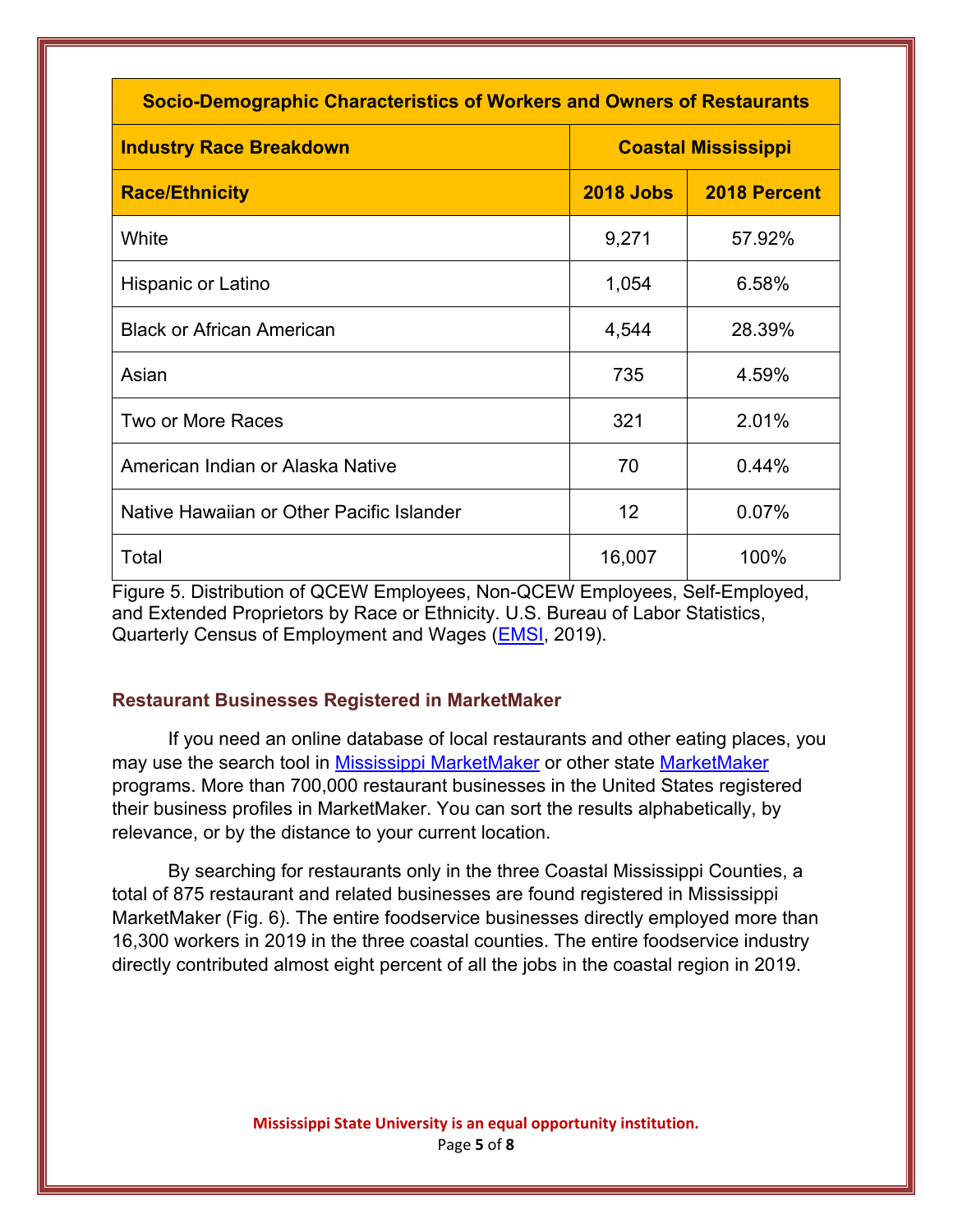

Figure 6. Map of the Locations of Restaurants in the Three Coastal Mississippi Counties (Mississippi MarketMaker, 2019).

## **Gross Regional Product**

The **Bureau of Economic Analysis** (2019) defines the gross domestic product (GDP) as the value of the goods and service produced in the United States. The gross regional product (GRP) is simply the GDP for the region of study. EMSI (2019) measures the GRP as the sum of total industry earnings, taxes on production and imports, and profits, less subsidies.

The gross regional product (GRP) in the three coastal counties generated by the foodservice industry was estimated at over 420 million dollars in 2018 (EMSI, 2019).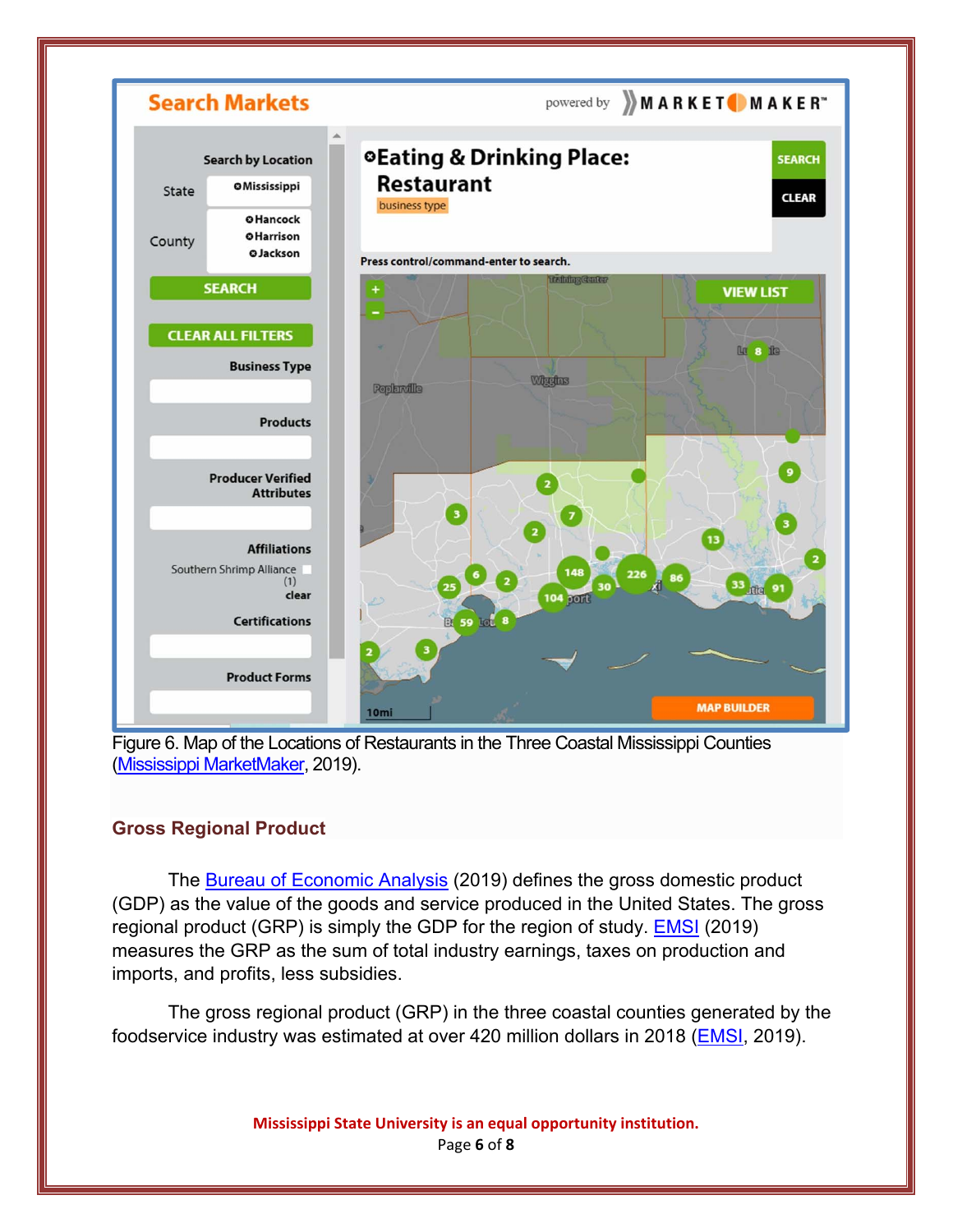The GRP of the food service industry represents about 2.6 percent of the total GRP in Coastal Mississippi.

The full-service restaurants contributed more than 48 percent of the gross regional product in Coastal Mississippi. The limited-service restaurants added about 40 percent in the GRP of the three coastal Mississippi counties. Fig. 7 shows the contributions of the other foodservice sectors to GRP in the coastal counties.



Figure 7. Distribution of Gross Regional Product in the three Coastal Mississippi Counties in 2018 by Sector (EMSI, 2019).

#### **Disaster Implications**

To save lives, properties and the way of life in New Orleans and surrounding communities, the Bonnet Carre spillway was opened to release floodwater into Lake Pontchartrain and eventually into the Mississippi Sound. The livelihoods and way of life of the restaurant businesses and surrounding communities dependent on coastal tourism and the seafood industry are threatened by lingering effects of the man-made

> **Mississippi State University is an equal opportunity institution.** Page **7** of **8**